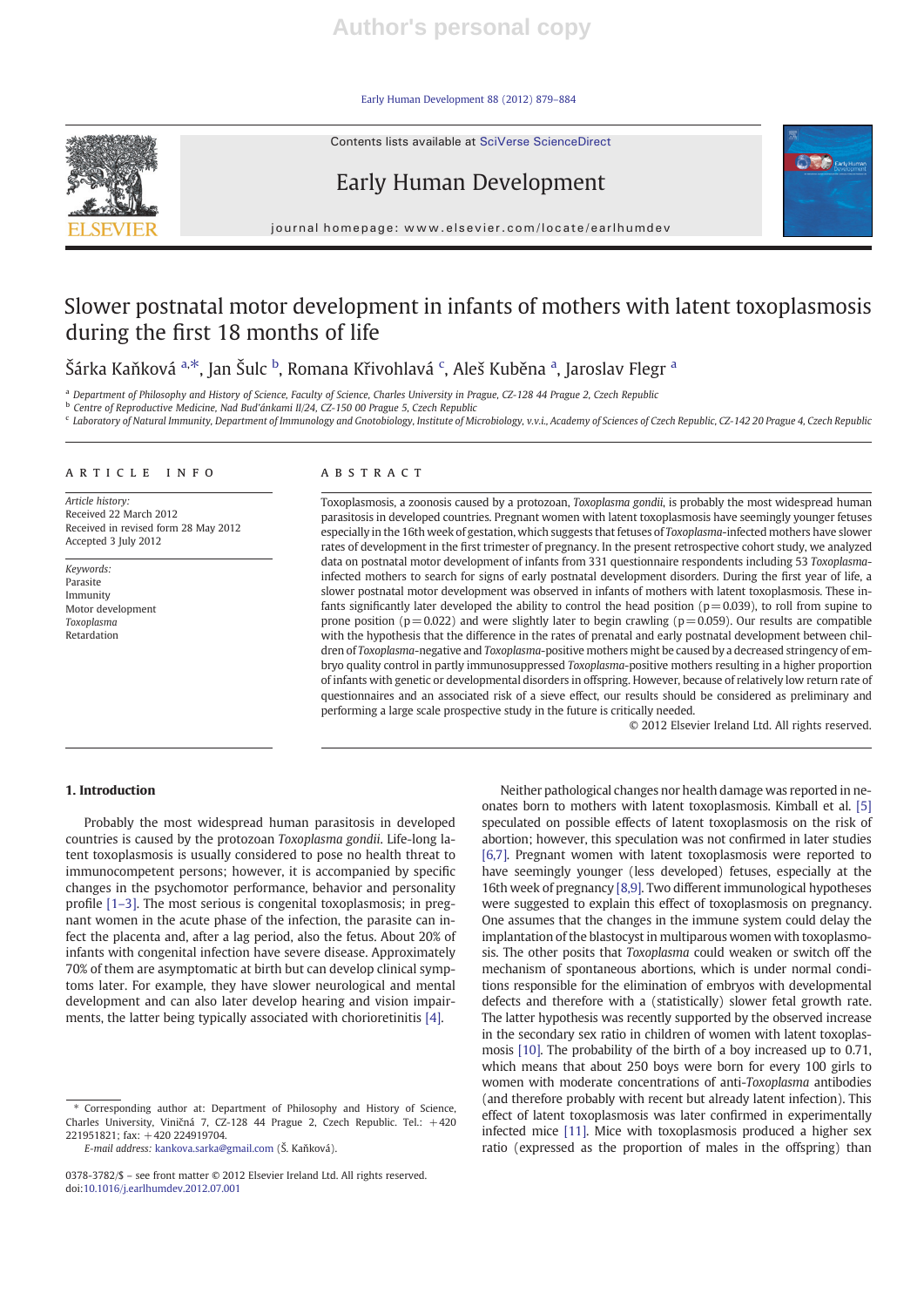controls, in the early phase of latent infection. A recent study [12] showed significant modifications of cytokine production and modulation of some parameters of the immune response during latent toxoplasmosis. These results for the infected mice are in accordance with the hypothesis that the increased probability of the birth of male offspring in Toxoplasma-infected mice and humans might be just a nonadaptive side effect of Toxoplasma-induced immunosuppression. Similarly, the immunosuppression could also be responsible for the observed longer pregnancy in mothers with latent toxoplasmosis [9], either due to reduced implantation potential of the fertilized ovum in immunosuppressed females [13] or to higher probability of survival of fetuses with genetic or developmental disorders [8,9] including those with chromosomal aberrations. This can explain the extremely high prevalence of latent toxoplasmosis in mothers of children with Down syndrome (about 84% vs. 32% in controls) [14].

If Toxoplasma actually allows the development of embryos that would be miscarried when born by Toxoplasma-negative mothers, then differences in the rates of postnatal development should be probably observed between infants of infected and non-infected mothers. If the children with genetic or developmental disorders are overrepresented in the offspring of infected mothers, then we should expect slower rates of early postnatal development in children of mothers with latent toxoplasmosis in comparison with those of Toxoplasmanegative mothers. The aim of the present study is to search for signs of delayed postnatal motor development in children of mothers with latent toxoplasmosis within the first 18 months after delivery using a questionnaire survey among 351 mothers tested for latent toxoplasmosis during pregnancy.

# 2. Material and methods

## 2.1. Subjects

The experimental set consisted of women from two private clinics (Centres of Reproductive Medicine in Prague 5 and Prague 8). The experimental design was a retrospective cohort study. All study subjects were sent a questionnaire form to be filled out at home. Clinical records contained data on maternal age, newborn's sex and results of the serological test for toxoplasmosis at about the 16th week of pregnancy. The concentration of anamnestic titres of IgG antibodies against Toxoplasma was determined by the indirect immunofluorescence test (IIFT) at dilutions between 1:8 and 1:1024. The samples with specific fluorescence visible in a 1:16 or higher dilution were considered as Toxoplasma-positive. With the help of the personnel of obstetrics clinics, 1038 questionnaires were sent to 1014 women (12 women gave birth to twins). One hundred and ninety-seven (197) of the women were Toxoplasma-positive. Only 351 questionnaires (33.8%) were returned back. The respondents included 54 Toxoplasma-positive women and 20 subjects who gave birth to twins (10 women). None of the women who gave birth to twins was Toxoplasma-positive. Because some of the returned questionnaires were not filled out completely, the number of the assessed women varied between analyses.

To avoid possible fear of women of congenital toxoplasmosis in their children, only general information concerning the purpose of the study was given in the informed consent, namely, the study of the influence of (unspecified) biological and social factors on the development of children. The study was approved by the Institutional Review Board of the Charles University, Faculty of Science and complied with the current laws of the Czech Republic.

#### 2.2. Questionnaire

The questionnaire was designed to collect the following data: the child's birth weight and height, the child's weight and height at the 6th week, 3rd month, 6th month, 12th month, and 18th month of age (as indicated by health care professionals in the childhood immunization record card), breastfeeding duration, age (in months) from which the child was able to control his/her head (was able to lift his/her head up), age at which the child turned over from supine to prone position on his/her own for the first time, and age from which the child was able to sit, crawl, and walk on his/her own. Furthermore, mothers were asked whether they were attending out-patient physiotherapy with the child or were doing some home physiotherapy exercises with the child based on the pediatrician's recommendation.

#### 2.3. Statistical analysis

The Statistika® 8.0 software was used for most statistical testing except the Receiver Operating Characteristic (ROC) curve analysis, which was performed with SPSS 18.0. Twelve women gave birth to twins and their data were excluded from the data set. The influence of latent toxoplasmosis on both returning the completed questionnaire and adhering to out-patient or home physiotherapy was evaluated using the contingency table method.

At first, a general linear model (GLM) for repeated measures was used to evaluate the influence of maternal toxoplasmosis on the child's growth, namely on the weight and the height until 18 months of age. Dependent variables (repeated measures) were the child's weight (or height) at different ages and independent variables in the model were the binary variables toxoplasmosis (negative/positive) and sex of the child. Subsequently, the dependent variables (the child's weight or height at a particular age) were evaluated each separately by using univariate GLM.

The influence of latent toxoplasmosis on the motor development of children was first evaluated using GLM repeated measure test (dependent variables, i.e. repeated measures, child's age from which he/ she was able, on his/her own: 1) to control his/her head, 2) to turn over from supine to prone position, 3) to sit 4) to crawl, and 5) to walk). Subsequently, the dependent variables were also evaluated separately by using univariate GLM. The independent variables in the GLM repeated measures and GLM univariate tests were two binary variables: the toxoplasmosis status of the mother and the sex of the child. An attempt to identify a small subpopulation of individuals with developmental disorders among infants of Toxoplasma-positive mothers was made only by visual inspection of the ROC curve, as the formal Area under curve test for half-split data was not possible to perform because of the low number of infants of Toxoplasmainfected mothers.

## 3. Results

3.1. Questionnaire response rates in Toxoplasma-positive and Toxoplasmanegative mothers

The results showed that Toxoplasma-positive mothers returned the questionnaire marginally less frequently than Toxoplasma-negative mothers ( $\chi^2$  = 3.663, df = 1, p = 0.056). The questionnaire was sent to 197 Toxoplasma-positive and 817 Toxoplasma-negative mothers and was returned by 53 Toxoplasma-positive (26.9%) and 278 Toxoplasmanegative mothers (34%). The separate tests for mothers who gave birth to a boy or a girl showed that the effect of toxoplasmosis was significant for 517 women who gave birth to a boy ( $\chi^2$  = 4.275, df = 1, p = 0.039); of 106 Toxoplasma-positive mothers, only 30 (28.3%) returned the questionnaire while of 411 Toxoplasma-negative mothers, 161 (39.2%) did so. For 410 women who gave birth to a girl, this effect was not significant  $(\chi^2=0.188, df=1, p=0.664)$ ; of 72 Toxoplasma-positive mothers, 23 (31.9%) returned the questionnaire while of 338 Toxoplasma-negative mothers, 117 (34.6%) did so.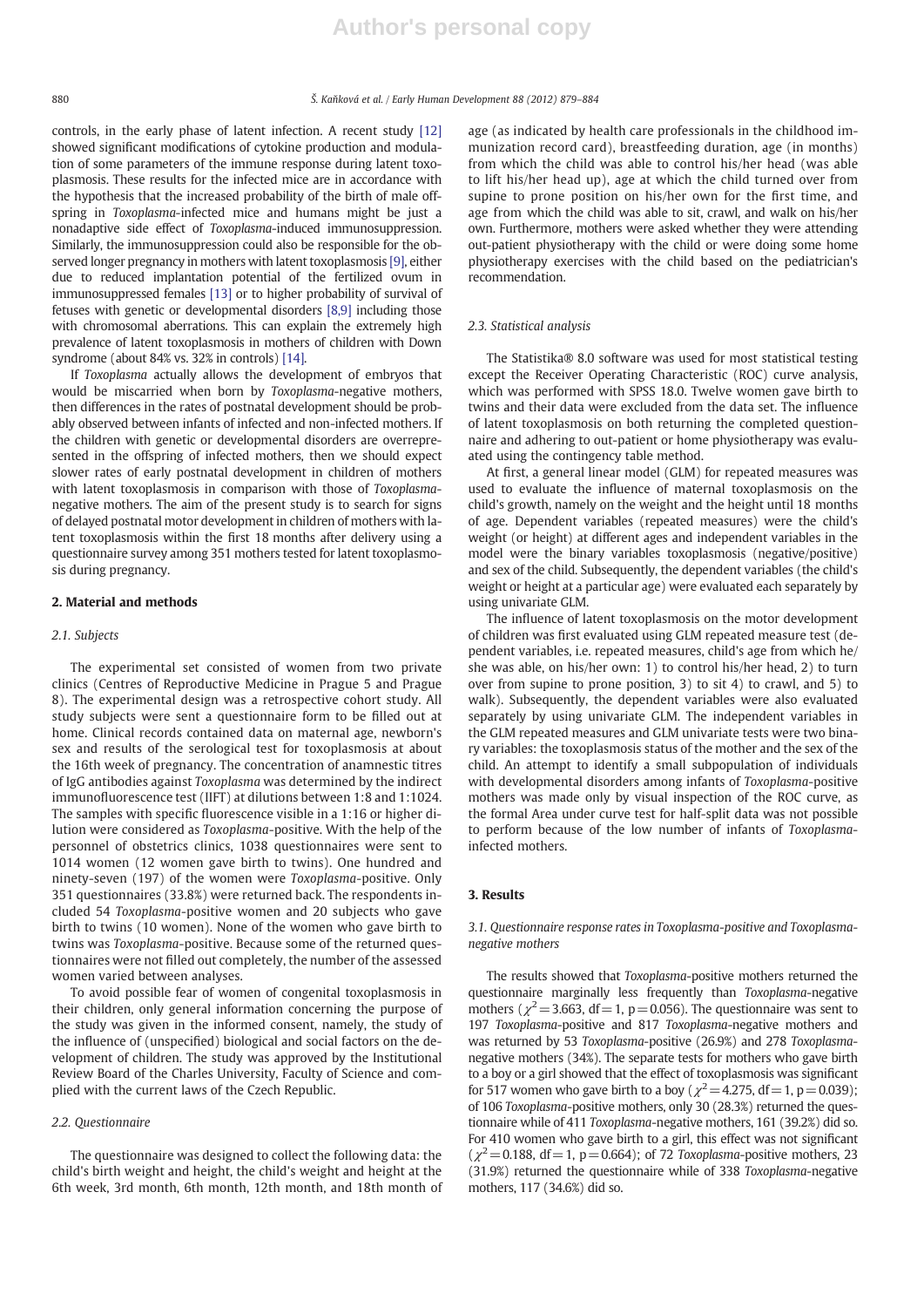# 3.2. Association between maternal toxoplasmosis and the child's physiotherapy

The statistical analysis also showed that mothers with latent toxoplasmosis adhered to the home physiotherapy exercises program recommended by the pediatrician less frequently than Toxoplasmanegative mothers (n=322,  $\chi^2$ = 5.692, df=1, p=0.017): of 52 Toxoplasma-positive mothers, only 6 (11.5%) adhered to the home physiotherapy exercises program, while of 270 Toxoplasma-negative mothers, 70 (25.9%) adhered to the exercises program. Most mothers were doing the Vojta physiotherapy exercises (Vojta 1993) with the child, with only 2 mothers reporting swimming physiotherapy and physical therapy exercises for hip dysplasia. However, the out-patient physiotherapy attendance rates did not significantly differ between Toxoplasma-positive (9.6%) and Toxoplasma-negative (18.1%) mothers  $(n=322, \chi^2=2.549, df=1, p=0.110).$ 

#### 3.3. Association between maternal toxoplasmosis and infant bioparameters from birth to 18 months

Toxoplasmosis had no effect on the child's birth weight and height: birth weight ( $n=331$ ,  $F=0.12$ ,  $p=0.734$ ; Toxoplasma-positive: 3514 g vs. Toxoplasma-negative: 3494 g) and birth height ( $n=257$ ,  $F=0.18$ , p=0.668; Toxoplasma-positive: 50.9 cm vs. Toxoplasma-negative: 50.7 cm). This analysis showed a significant effect of the sex of the newborn, as boys were 200 g heavier on average ( $F=8.30$ ,  $p=0.004$ ; boys: 3579 g vs. girls: 3385 g) and about 1 cm taller than girls ( $F=8.98$ ,  $p=$ 0.003; boys: 51.1 cm vs. girls: 50.3 cm). The effect of the interaction of toxoplasmosis and sex of the newborn on the birth weight and height was not significant (weight:  $F<0.001$ ,  $p=1.00$ ; Toxoplasma-positive boys: 3599 g, Toxoplasma-negative boys: 3576 g, Toxoplasma-positive girls: 3404 g, Toxoplasma-negative girls: 3381 g, and height:  $F=0.27$ , p=0.604; Toxoplasma-positive boys: 54.4 cm, Toxoplasma-negative boys: 51.1 cm, Toxoplasma-positive girls: 50.2 cm, Toxoplasma-negative girls: 50.3 cm).

GLM with repeated measures was used for the analysis of the infant's growth from 6 weeks to 1.5 years of age, with the weight (or height) at the age of 6 weeks, 3 months, 6 months, 1 year and 1.5 years as independent variables. Infants of mothers with latent toxoplasmosis had a higher weight than those of Toxoplasma-negative mothers ( $n=248$ ,  $F=4.86$ ,  $p=0.028$ ), the effect of the sex of the child was also significant  $(F=23.80, p<0.001)$ , but the interaction of toxoplasmosis and sex had no effect (F=0.14, p=0.707). Neither toxoplasmosis (F=2.26, p= 0.134) nor toxoplasmosis–sex interaction ( $F=0.02$ ,  $p=0.880$ ) had any effect on the infant's height; however, the trend toward taller infants for Toxoplasma-positive mothers was still present. The male children were significantly taller than female children ( $n=190$ ,  $F=12.52$ ,  $p<0.001$ ). Weight or height at particular times were further evaluated separately (Tables 1 and 2); however, the univariate analyses showed no significant differences.

# 3.4. Association between maternal toxoplasmosis and the child's motor development rate during the first 18 months of life

The results showed that infants of Toxoplasma-positive mothers had lower rates of motor development from birth to 1 year of age than infants of Toxoplasma-negative mothers (GLM with the time when the child started holding up the head, turning from supine to prone position, sitting, crawling, and walking as repeated measures:  $n=217$ ,  $F= 4.238$ ,  $p= 0.041$ ). The significance of the GLM repeated measure test highly increased ( $n=227$ ,  $F= 7.7$ ,  $p=0.006$ ) when the time of starting to walk was removed from the model. The individual dependent variables were further evaluated separately. In comparison with infants of Toxoplasma-negative mothers, the infants of Toxoplasma-positive mothers developed the ability to control the head significantly later ( $n= 262$ ,  $p=0.039$ , Toxoplasma-positive: 2.62 months vs. Toxoplasma-negative: 2.29 months; effect of the sex:  $p = 0.006$  ; effect of the interaction of toxoplasmosis and sex:  $p=$ 0.014), started being able to turn from supine to prone position later  $(n=269, p=0.022, Toxoplasma-positive: 4.92 months vs. Toxoplasma$ negative: 4.48 months; effect of the sex:  $p = 0.435$ ; effect of the interaction of toxoplasmosis and sex:  $p = 0.251$ ), and were slightly later to begin crawling  $(n=293, p=0.059, Toxoplasma-positive: 7.44 months vs.$ Toxoplasma-negative: 7.25 months; effect of the sex:  $p = 0.132$ ; effect of the interaction of toxoplasmosis and sex:  $p=0.787$ ) (Fig. 1). Latent toxoplasmosis had no effect on the time when the infant started to sit  $(n=298, p=0.401, Toxoplasma-positive: 7.44 months vs. Toxoplasma$ negative: 7.25 months; effect of the sex:  $p = 0.713$ ; effect of the interaction of toxoplasmosis and sex:  $p=0.954$ ) and to walk (n=304, p= 0.717, Toxoplasma-positive: 11.98 months vs. Toxoplasma-negative: 12.11 months; effect of the sex:  $p=0.987$ ; effect of the interaction of toxoplasmosis and sex:  $p = 0.451$ ).

GLM with the time when the child started to control the head, to turn from supine to prone position, to sit, to crawl, and to walk as repeated measures and three independent binary variables (toxoplasmosis, sex and home physiotherapy adherence) showed qualitatively the same results as the corresponding analyses with only two independent variables, namely the infants of Toxoplasma-positive mothers had lower rates of motor development ( $n=216$ ,  $F=8.6$ ,  $p=0.004$ ) than children of Toxoplasma-negative mothers.

It was suggested earlier that women with latent toxoplasmosis have a relaxed stringency of embryo quality control which may result in a higher proportion of infants with genetic or developmental disorders in their offspring. If the delayed postnatal development of children of Toxoplasmapositive women were caused by the presence of a subpopulation of infants with developmental disorders among those born to Toxoplasmapositive mothers, the ROC curve would decline from the theoretical line

Table 1

Weights of children of Toxoplasma-negative and Toxoplasma-positive mothers. The first part of the table shows results (significance, p and effect size,  $\eta^2$ ) of the univariate GLM analyses with the binary variables maternal toxoplasmosis status and sex of the child as independent variables and weight of the child at a particular age as dependent variables. The significant results are printed in bold, 0.001 indicates significance equal to or lower than 0.001. The second part of the table shows descriptive statistics of the data, the weight is given in kg.

|                   | 6 weeks |                  | 3 months |                  | 6 months    |                  | 1 year  |                  | 1.5 years |                  |
|-------------------|---------|------------------|----------|------------------|-------------|------------------|---------|------------------|-----------|------------------|
|                   | D       | Eta <sup>2</sup> | D        | Eta <sup>2</sup> | D           | Eta <sup>2</sup> | D       | Eta <sup>2</sup> |           | Eta <sup>2</sup> |
| Toxo              | 0.787   | < 0.01           | 0.246    | < 0.01           | 0.102       | 0.01             | 0.108   | 0.01             | 0.036     | 0.02             |
| Sex               | < 0.001 | 0.05             | < 0.001  | 0.08             | < 0.001     | 0.06             | < 0.001 | 0.06             | < 0.001   | 0.08             |
| $Toxo \times sex$ | 0.661   | < 0.01           | 0.805    | < 0.01           | 0.816       | < 0.01           | 0.713   | < 0.01           | 0.446     | < 0.01           |
|                   | n       | Mean             | n        | Mean             | $\mathbf n$ | Mean             | n       | Mean             | n         | Mean             |
| Toxo pozit, girls | 22      | 4.52             | 22       | 5.88             | 22          | 7.63             | 21      | 9.75             | 18        | 11.21            |
| Toxo negat. girls | 110     | 4.33             | 111      | 5.72             | 108         | 7.36             | 106     | 9.41             | 98        | 10.92            |
| Toxo pozit, boys  | 25      | 4.94             | 27       | 6.42             | 27          | 8.21             | 28      | 10.40            | 23        | 12.42            |
| Toxo negat. boys  | 141     | 4.87             | 144      | 6.32             | 141         | 8.01             | 138     | 10.18            | 119       | 11.79            |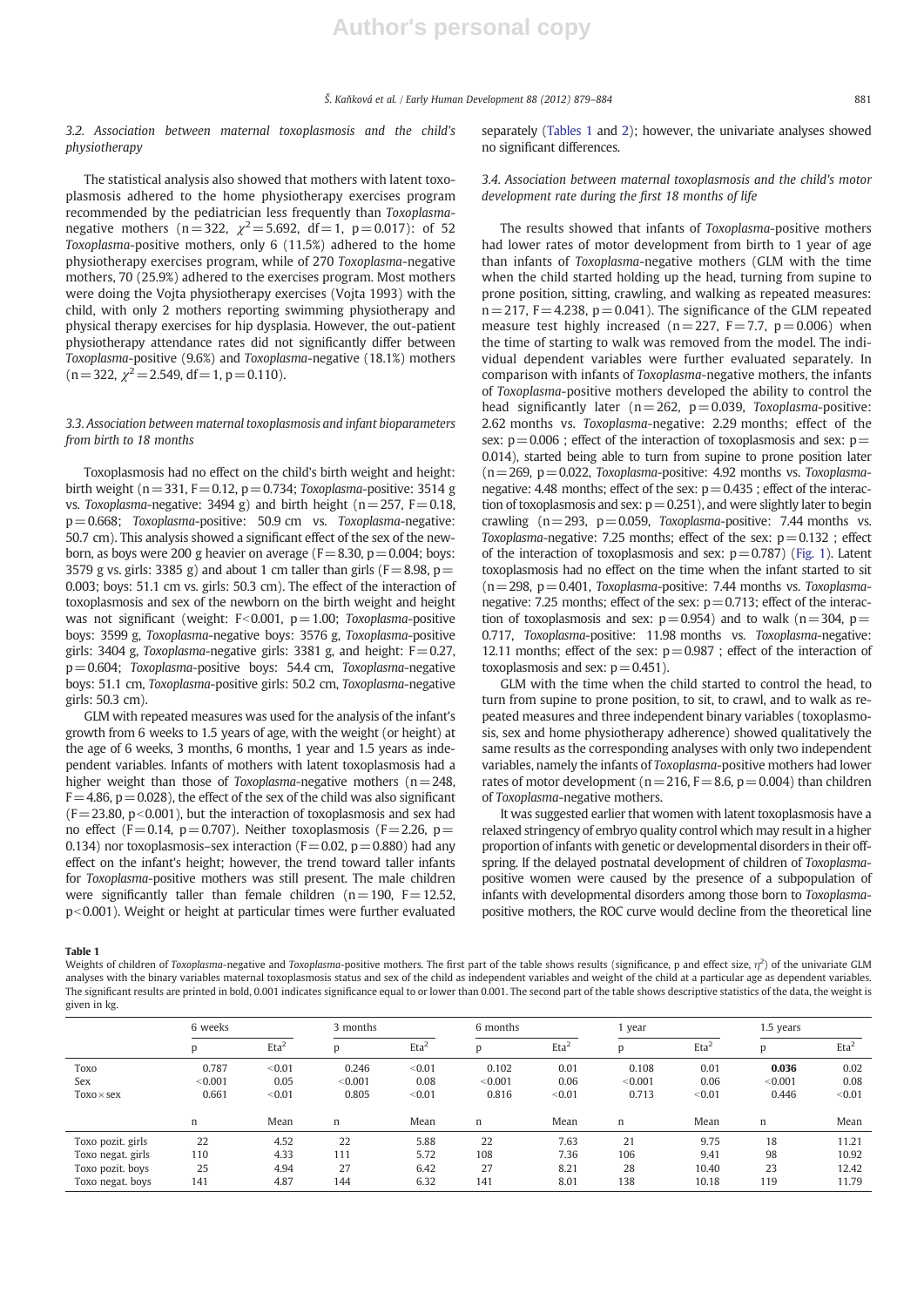#### 882 Š. Kaňková et al. / Early Human Development 88 (2012) 879–884

#### Table 2

Heights of children of Toxoplasma-negative and Toxoplasma-positive mothers. The first part of the table shows results (significance, p and effect size,  $\eta^2$ ) of the univariate GLM analyses with the binary variables maternal toxoplasmosis status and sex of the child as independent variables and height of the child at a particular age as dependent variables. The significant results are printed in bold, 0.001 indicates significance equal to or lower than 0.001. The second part of the table shows descriptive statistics of the data, the height is given in cm.

|                   | 6 weeks |                  | 3 months |                  | 6 months |                  | 1 year  |                  | 1.5 years |                  |
|-------------------|---------|------------------|----------|------------------|----------|------------------|---------|------------------|-----------|------------------|
|                   | p       | Eta <sup>2</sup> | D        | Eta <sup>2</sup> | p        | Eta <sup>2</sup> | D       | Eta <sup>2</sup> | p         | Eta <sup>2</sup> |
| Toxo              | 0.924   | < 0.01           | 0.601    | < 0.01           | 0.197    | 0.01             | 0.209   | 0.01             | 0.170     | 0.01             |
| Sex               | 0.071   | 0.01             | < 0.001  | 0.09             | 0.010    | 0.03             | < 0.001 | 0.05             | < 0.001   | 0.05             |
| $Toxo \times sex$ | 0.754   | < 0.01           | 0.265    | < 0.01           | 0.288    | < 0.01           | 0.937   | < 0.01           | 0.964     | < 0.01           |
|                   | n       | Mean             | n        | Mean             | n        | Mean             | n       | Mean             | n         | Mean             |
| Toxo pozit, girls | 21      | 55.36            | 20       | 60.15            | 20       | 68.30            | 21      | 75.52            | 18        | 82.58            |
| Toxo negat. girls | 90      | 55.58            | 96       | 60.46            | 96       | 66.95            | 104     | 74.85            | 97        | 81.72            |
| Toxo pozit, boys  | 21      | 56.50            | 23       | 63.30            | 25       | 69.18            | 26      | 77.83            | 23        | 84.65            |
| Toxo negat, boys  | 110     | 56.38            | 118      | 62.44            | 114      | 69.05            | 128     | 77.06            | 115       | 83.85            |

only in the right part of the ROC graph. The visual inspection of the ROC curves, however, showed that the developmental differences between infants of Toxoplasma-positive and Toxoplasma-negative subjects can be seen in the whole graph, i.e. even in the infants with above-average rates of motor development, see Fig. 2.

# 4. Discussion

Our results showed that children of mothers with latent toxoplasmosis expressed lower rates of postnatal development in the first 18 months of life. The infants of Toxoplasma-positive mothers later developed the ability to control the head and to turn from supine to prone position and were slightly later to begin crawling. They also had a higher weight than infants of Toxoplasma-negative mothers. Mothers with latent toxoplasmosis failed to adhere to the home physiotherapy program significantly more often than Toxoplasma-negative mothers. Also, Toxoplasma-positive mothers (especially those with male offspring) returned the questionnaire marginally less frequently than Toxoplasma-negative mothers.

It could be speculated that lower rates of postnatal development in infants of Toxoplasma-positive mothers might result from sex differences in the rates of early postnatal development and from the higher frequency of male infants born to Toxoplasma-positive women [10,11]. However, the results showed that Toxoplasma-positive mothers who gave birth to a boy returned the questionnaire less frequently than Toxoplasma-positive mothers who gave birth to a girl. The lower questionnaire return rate from mothers of boys compensated the higher frequency of boys in the offspring of Toxoplasma infected mothers, which resulted in approximately the same number of records for boys and girls in our final set. Moreover, we included the sex of the infant as an independent variable in all statistical tests, and thus we controlled for the possible influence of this factor on the observed effects.

The immunological hypothesis of a Toxoplasma-induced sex ratio shift that was recently supported by the immunosuppression observed in Toxoplasma-infected mice [12] and humans [15] suggests that Toxoplasma (by inducing immunosuppression) rescues many male fetuses with developmental disorders. Generally, the female fetuses with mild disorders have higher chances to survive, which often results in higher sex ratios of aborted embryos observed in spontaneous abortion studies [16]. A significant deviation from a 1:1 sex ratio was reported for a number of chromosome abnormalities [17,18]. For example the sex ratio in spontaneously aborted trisomic embryos was significantly higher than 1.0 [19]. At the same time, a large excess of females was observed among trisomy 18 live borns despite the



Fig. 1. Differences in motor development rate between girls and boys of Toxoplasma-positive and Toxoplasma-negative mothers. The y axis shows the mean age (in months) at which the particular subpopulation of children developed the ability to control the head, to turn from supine to prone position, to sit, and to crawl. The circles show the data for children of Toxoplasma-negative mothers, the full squares show the data for children of Toxoplasma-positive mothers.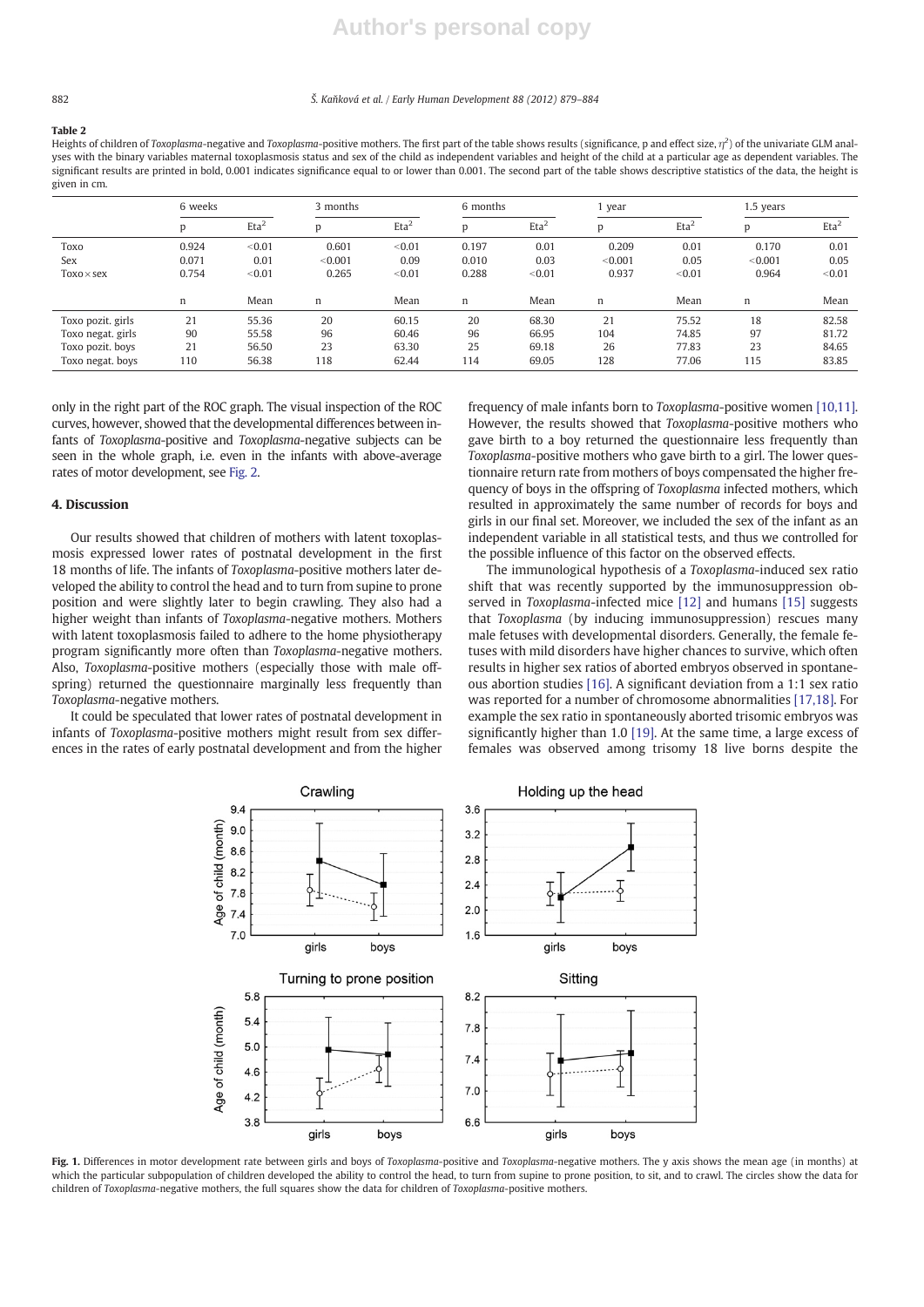Š. Kaňková et al. / Early Human Development 88 (2012) 879–884 883



Fig. 2. The area under curve plots showing the discrimination performance between children of Toxoplasma-positive and Toxoplasma-negative mothers based on their motor development. The receiver operating characteristic curves (ROCs) plot the true positives (sensitivity) vs. false positives (1 — specificity), for a binary classifier system as its discrimination threshold is varied (thin diagonals). The thick lines show the curves (lines) for the classification based on random variable. The size of the area between the diagonals and thick curves reflects the quality of the classification function and therefore also the strength of the relation between the dependent and independent variables. The present two plots (girls vs. boys) show that the relation between the maternal toxoplasmosis status and motor development of the child is significant for controlling the head (solid line, boys:  $p = .001$ , girls:  $p = .814$ ), and turning from supine to prone position (hatched line, boys:  $p = .674$ , girls:  $p = .012$ ), crawling (dotted line, boys:  $p = .384$ , girls:  $p = .137$ ). It is evident that whenever the motor development-based classification performs better than random classification, it performs better also for the left parts of the plots (for children with a better-than-average development rate). Therefore, the visual inspection of the plots does not suggest that a subpopulation of children with developmental disorders among children of Toxoplasma-positive mothers is responsible for the observed difference between the mean rates of motor development of children of Toxoplasma-positive and Toxoplasma-negative mothers.

virtually identical numbers of Y- and X-bearing 18 disomic sperm in men [20].

We suppose that the low return rate of questionnaires from the Toxoplasma-positive mothers who gave birth to a boy may have been caused by a higher frequency of boys with various genetic or developmental disorders. It is reasonable to expect that mothers of such children had neither the will nor time to complete and send us the questionnaire. The sieve effect can also explain our failure to identify a subpopulation of children with developmental defects among children of Toxoplasma-infected mothers based on the analysis of the ROC curves.

The slower early postnatal motor development of infants of mothers with latent toxoplasmosis might also be a result of the fact that mothers with latent toxoplasmosis adhered to the home physiotherapy exercises program significantly less frequently than Toxoplasma-negative mothers. This can be explained by differences in the personality profile between Toxoplasma-positive and Toxoplasma-negative women. The Toxoplasmapositive women are more easy-going and have lower self-discipline they score higher on Cattell's factor A [2] and lower on Big Five factor conscientiousness [21] than Toxoplasma-negative controls. It was shown that regular exercise with children under 1 year had a positive effect on their motor development [22]. However, our analyses provided nearly identical results when the binary variable home physiotherapy yes/no was added to the model. Therefore, our results rather suggest that the differences in the behavior of Toxoplasma-positive and Toxoplasma-negative mothers (resulting in poorer adherence to home physiotherapy) were not responsible for the slower development of infants of Toxoplasma-positive mothers.

The results of this study correspond to the previous findings of lower fetal development rates in mothers with latent toxoplasmosis in comparison with Toxoplasma-negative mothers [8,9]. Our results are compatible with the hypothesis that the differences in both the prenatal and postnatal development rates between children of Toxoplasma-positive and Toxoplasma-negative mothers are caused by a relaxed filtering stringency of embryo quality control [23] in Toxoplasma-positive mothers resulting in a higher proportion of infants with genetic or developmental disorders, i.e. of infants with a decreased rate of early prenatal development, in the offspring of Toxoplasma-positive mothers.

The increased weight in children of Toxoplasma-positive mothers could also be the result of different behavior of Toxoplasma-positive mothers [3,21], who possibly due to their different psychological profiles, lower self discipline measured by Cattell's 16 PF [2] and Big Five [21], and lower novelty seeking measured by Cloninger's TCI [24,25] provide less stimuli to their children, which can influence negatively physical activity and therefore positively the weight of children.

# 4.1. Limitations of the present study

The information obtained using the questionnaire is subjective and is certainly less reliable than that, for example, from medical records. The psychological profile of infected women differs from that of Toxoplasma-negative women [2,3,21,26]. It is therefore possible that Toxoplasma-positive and Toxoplasma-negative mothers perceive and describe an identical motor development of their children differently. It should be reminded, however, that the difference in the postnatal development rates between children of Toxoplasma-positive and Toxoplasma-negative mothers was also supported by the objective data such as the weight of children that is measured by medical personnel during regular periodic visits of mothers and children to pediatric clinics and is recorded on the child's medical card. It is also important that the slower postnatal development of children of Toxoplasma-positive mothers is in agreement with their slower prenatal development as well as with the prior hypothesis that was suggested to explain unrelated data (shift in the sex ratio and an increased probability of giving birth to a child with Down syndrome in Toxoplasma-positive mothers).

A major limitation of the present study was the absence of data from the Toxoplasma-positive women who decided not to complete and return the questionnaire. The difference in the return rates between Toxoplasma-positive and Toxoplasma-negative mothers (all mothers: 27% vs. 34%, mothers of boys: 28% vs. 39%) is relatively high and can result in a strong sieve effect. We suppose that mothers of children with developmental disorders are generally busier and less willing to share the data on the development of their children than mothers of healthy children. If it is true, the sieve effect can result in the underestimation of the strength of the observed effect. Theoretically, the mothers of children with developmental defects could be more willing to complete and return us the questionnaire because they pay more attention to the development of their children. If it were so, however, we should expect a higher and not a lower return rate of questionnaires from mothers of children with slower postnatal development, i.e. from the Toxoplasma-positive